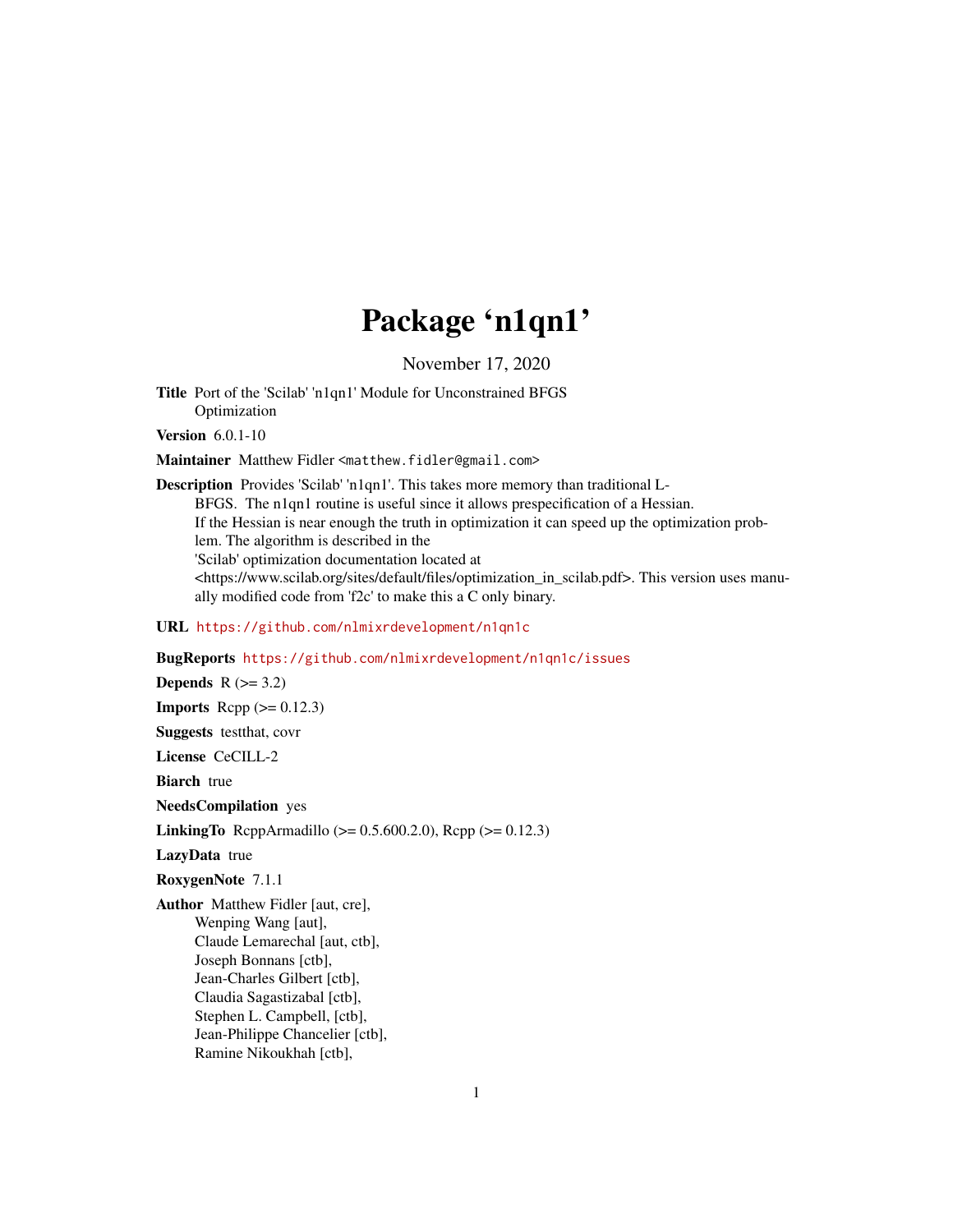```
Dirk Eddelbuettel [ctb],
Bruno Jofret [ctb],
INRIA [cph]
```
Repository CRAN

Date/Publication 2020-11-17 08:30:02 UTC

### R topics documented:

| Index |  |  |  |  |  |  |  |  |  |  |  |  |  |  |  |  |  |  |  |  |
|-------|--|--|--|--|--|--|--|--|--|--|--|--|--|--|--|--|--|--|--|--|

n1qn1 *n1qn1 optimization*

#### Description

This is an R port of the n1qn1 optimization procedure in scilab.

#### Usage

```
n1qn1(
 call_eval,
  call_grad,
 vars,
  environment = parent.frame(1),
  ...,
  epsilon = .Machine$double.eps,
 max_iterations = 100,
 nsim = 100,
  \mathsf{imp} = \emptyset,invisible = NULL,
  zm = NULL,restart = FALSE,
 assign = FALSE,
 print.functions = FALSE
)
```
#### Arguments

| call_eval   | Objective function                                   |
|-------------|------------------------------------------------------|
| call_grad   | <b>Gradient Function</b>                             |
| vars        | Initial starting point for line search               |
| environment | Environment where call_eval/call_grad are evaluated. |
|             | Ignored additional parameters.                       |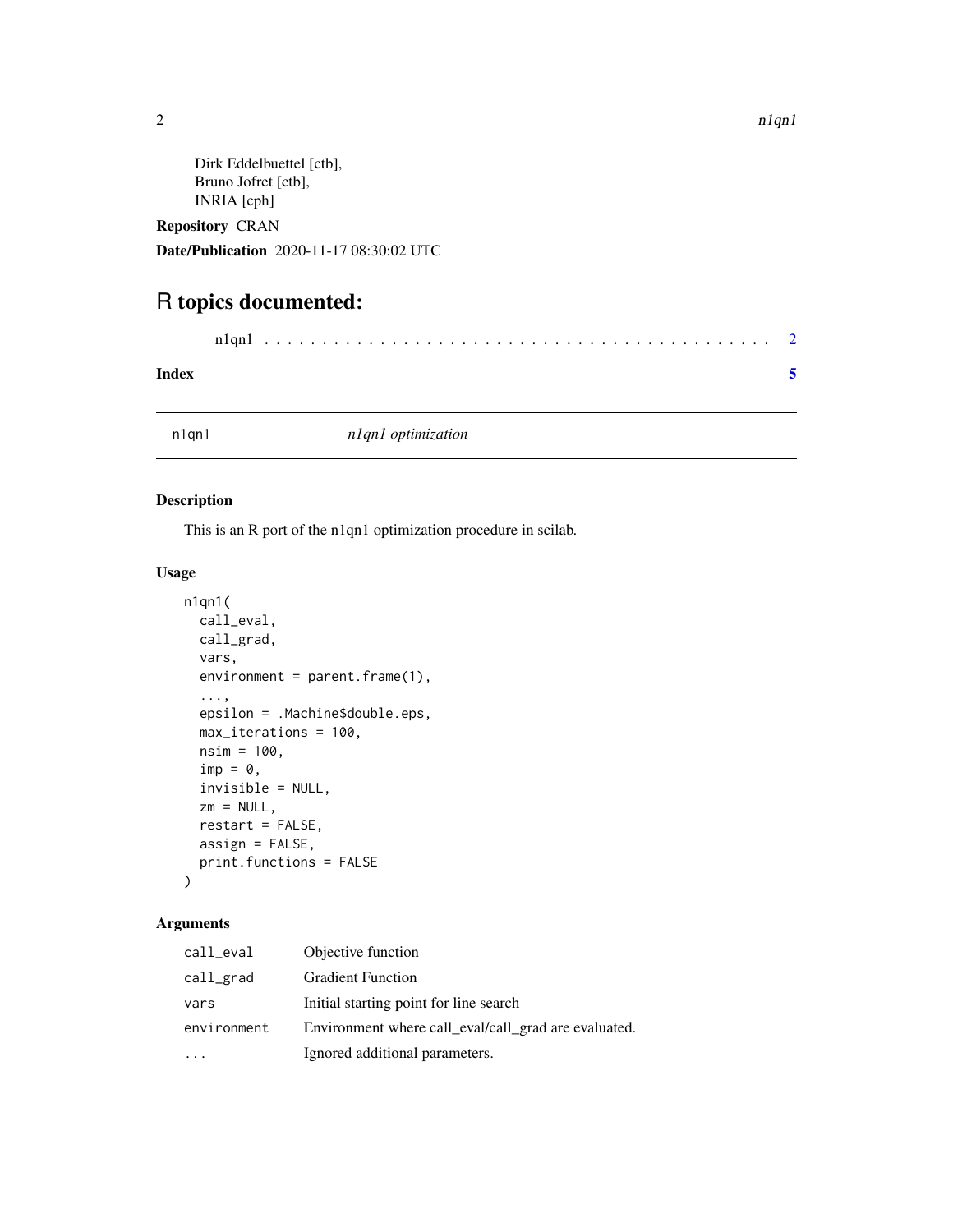#### $n1qn1$  3

| epsilon         | Precision of estimate                                                                                           |
|-----------------|-----------------------------------------------------------------------------------------------------------------|
|                 | max_iterations Number of iterations                                                                             |
| nsim            | Number of function evaluations                                                                                  |
| imp             | Verbosity of messages.                                                                                          |
| invisible       | boolean to control if the output of the minimizer is suppressed.                                                |
| Zm              | Prior Hessian (in compressed format; This format is output in c. hess).                                         |
| restart         | Is this an estimation restart?                                                                                  |
| assign          | Assign hessian to c.hess in environment environment? (Default FALSE)                                            |
| print.functions |                                                                                                                 |
|                 | Boolean to control if the function value and parameter estimates are echoed<br>every time a function is called. |

#### Value

The return value is a list with the following elements:

- value The value at the minimized function.
- par The parameter value that minimized the function.
- H The estimated Hessian at the final parameter estimate.
- c.hess Compressed Hessian for saving curvature.
- n.fn Number of function evaluations
- n.gr Number of gradient evaluations

#### Author(s)

C. Lemarechal, Stephen L. Campbell, Jean-Philippe Chancelier, Ramine Nikoukhah, Wenping Wang & Matthew L. Fidler

#### Examples

```
## Rosenbrock's banana function
n=3; p=100
fr = function(x){
    f=1.0
    for(i in 2:n) {
       f=f+p*(x[i]-x[i-1]**2)**2+(1.0-x[i])**2
    }
    f
}
grr = function(x){
   g = double(n)g[1]=-4.0*p*(x[2]-x[1]**2)*x[1]
```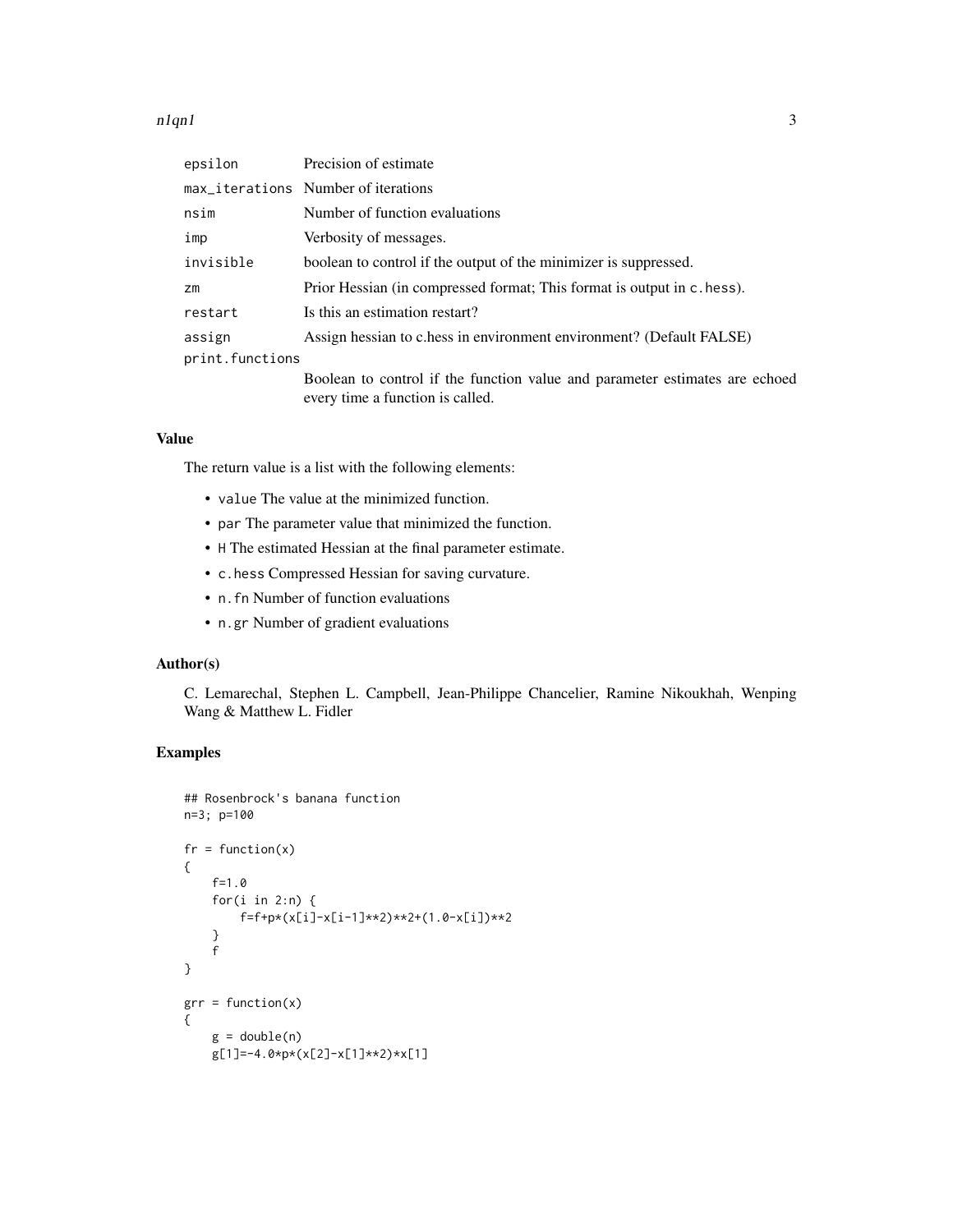```
if(n>2) {
        for(i in 2:(n-1)) {
            g[i]=2.0*p*(x[i]-x[i-1]**2)-4.0*p*(x[i+1]-x[i]**2)*x[i]-2.0*(1.0-x[i])
        }
    }
    g[n]=2.0*p*(x[n]-x[n-1]**2)-2.0*(1.0-x[n])
    g
}
x = c(1.02, 1.02, 1.02)eps=1e-3
n=length(x); niter=100L; nsim=100L; imp=3L;
nzm=as.integer(n*(n+13L)/2L)
zm=double(nzm)
(op1 <- n1qn1(fr, grr, x, imp=3))
## Note there are 40 function calls and 40 gradient calls in the above optimization
## Now assume we know something about the Hessian:
c.hess <- c(797.861115,
            -393.801473,
            -2.795134,
            991.271179,
            -395.382900,
            200.024349)
c.hess \leq c(c.hess, rep(0, 24 - length(c.hess)))
(op2 <- n1qn1(fr, grr, x,imp=3, zm=c.hess))
## Note with this knowledge, there were only 29 function/gradient calls
(op3 <- n1qn1(fr, grr, x, imp=3, zm=op1$c.hess))
## The number of function evaluations is still reduced because the Hessian
## is closer to what it should be than the initial guess.
## With certain optimization procedures this can be helpful in reducing the
```
## Optimization time.